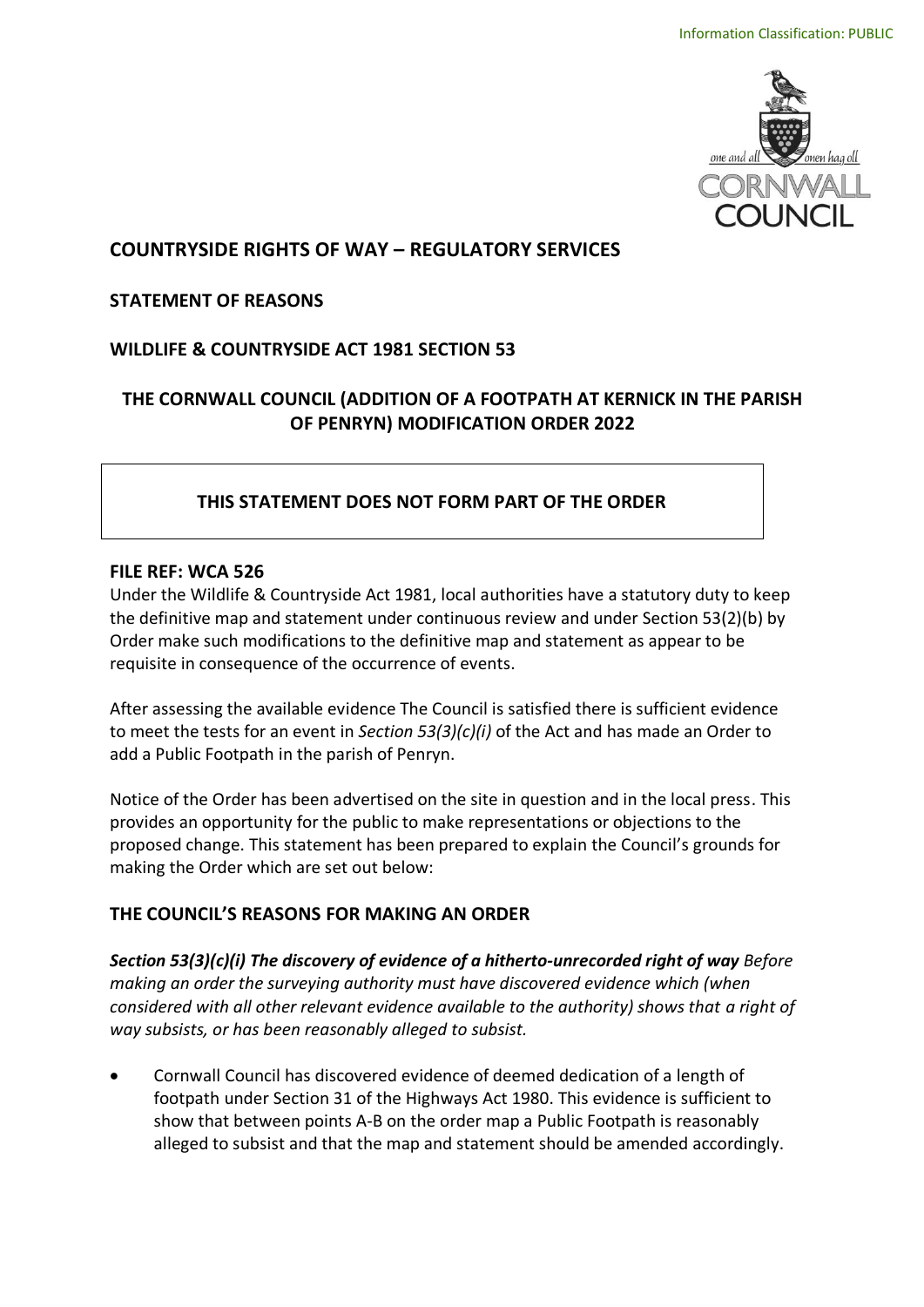## **HOW THE EVIDENCE MEETS THE TESTS FOR THE INFERENCE OF DEDICATION AT SECTION 31 OF THE HIGHWAYS ACT 1980:**

 *Section 31 sets out a test for the statutory inference of dedication 'where a way over any*  land, other than a way of such a character that use of it by the public could not give rise at  *common law to any presumption of dedication, has been actually enjoyed by the public as of right and without interruption for a full period of 20 years, the way is to be deemed to have been dedicated as a highway unless there is sufficient evidence that there was no intention during that period to dedicate it'.* 

- • In regard to the claim for the footpath shown between points A-B on the Order map, Cornwall Council as the relevant surveying authority has considered evidence of equestrian use against the following required criteria:
	- $\circ$  that the public right of way has been shown to follow a defined route and is not an area over which the public have wandered to establish multiple alternative routes;
	- o that 'actual enjoyment' of the way has been shown over a period of 20 years sufficient to demonstrate use by the public;
	- $\circ$  that use has been by the public at large, not simply by a class of people such as employees in exercise of access to a workplace, or customers accessing a business;
	- o that use has been 'without interruption' for the full period of 20 years;
	- o that use has been 'as of right' without force, secrecy or permission;
	- $\circ$  that for the purposes of calculating a 20 year period retrospectively it is considered that the submission of a Definitive Map Modification Order Application in 2005 shall be taken as the date when the public's right to use the way on foot was 'brought into question';
	- o that there is no relevant evidence prior to this date of a landowner's negative intention to dedicate represented with an overt contemporaneous act by way of erecting a notice, evidence to show a gate had been locked, or lodging a declaration under Section 31(6) of the Highways Act 1980 to bring to the attention of the public their contrary intention.
- • In respect of evidence of use on foot of the route between points A-B on the Order map the Council has concluded all the tests have been met sufficient to show the way has been used as of right for the relevant 20 year period before rights were brought into question and therefore has been dedicated as a public footpath.

### **THE COUNCIL'S REASONS FOR NOT MAKING AN ORDER OVER PART OF THE CLAIMED ROUTE**

 • The Council has also recommended that an Order not be made under Section 53(2)(b) of the Wildlife and Countryside Act 1981 to modify the Definitive Map and Statement